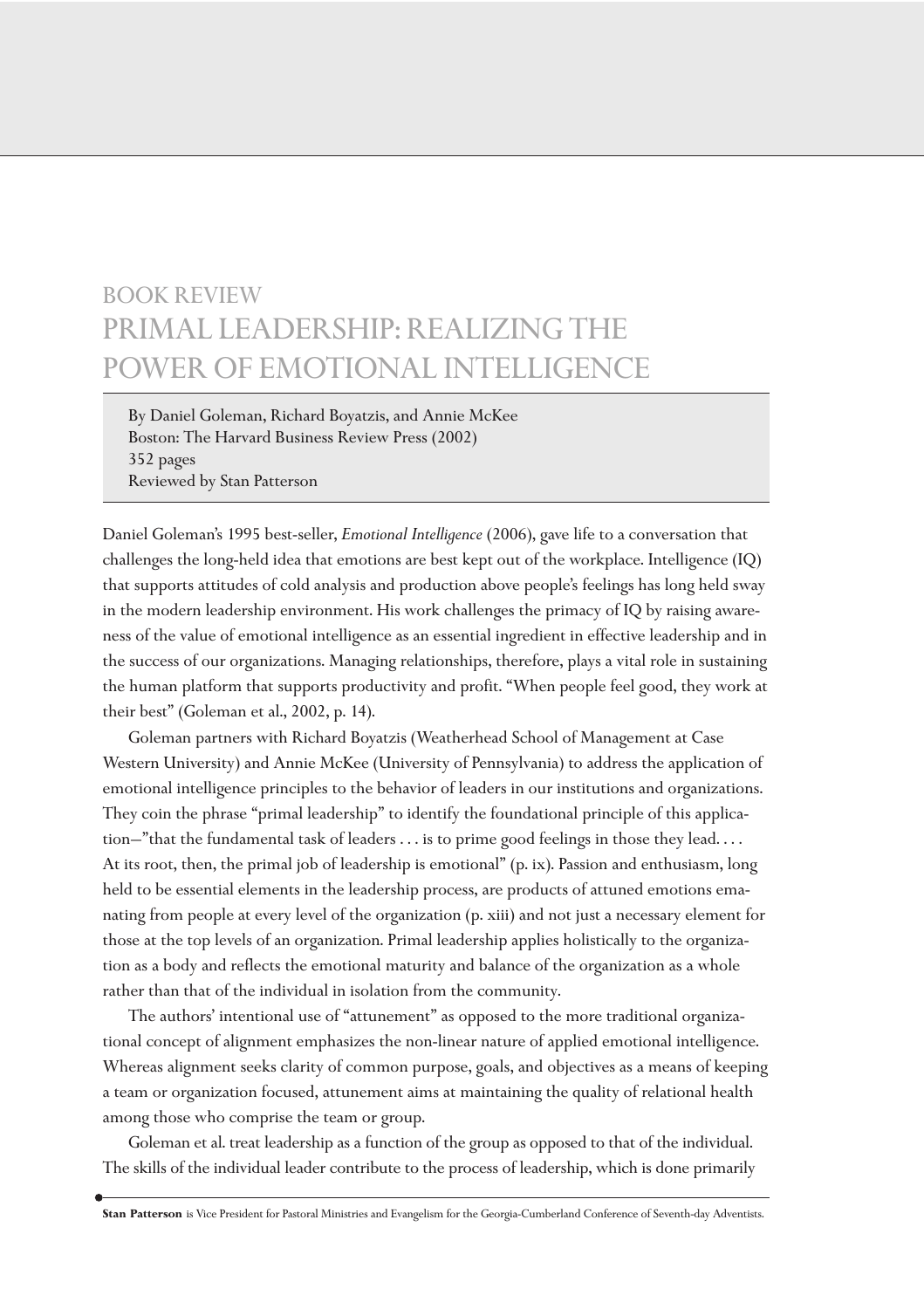via the emotions (p. 3). The "emotional task of the leader is primal" (p. 5) and positions the leader as the emotional guide for the group and establishes the emotional climate of the group. The group "spirit" is thus led to a state of resonance that brings out the very best of each member of the group. In this state of resonance the leadership contribution of each member becomes a force in the overall effectiveness of the organization. The authors assert that a state of dissonance (pp. 6, 19) results when people are driven by negative emotions emanating from command and control behaviors that leverage fear, embarrassment, or other coercive measures as a means of motivating people.

Emotional intelligence is presented as a dynamic condition in a leader or organization and may be learned by addressing associated emotional competencies. These competencies are listed under four categories associated with two general domains (p. 39):

## *1. Personal Competence*

- a. Self-awareness is supported by the ability to read one's emotions and recognize their impact. It involves accurate self-assessment that allows cognizance of one's strengths and limits, as well as self-confidence.
- b. Self-management draws from competencies of emotional self-control, transparency, adapt ability, achievement, initiative, and optimism.
- *2. Social Competence*
	- a. Social awareness is supported by empathy, organizational awareness that enables the leader to discern the relationships and politics of the organization, and service that meets the needs of those connected to the organization.
	- b. Relationship management requires developed skills in inspirational leadership to motivate, influence that allows for persuasion, developing others through feedback and guidance, change catalyst, conflict management, building bonds that cultivate and maintain relationships, and teamwork and collaboration that support cooperation and team building.

It is suggested that effective leaders will possess at least one competence from each of the four fundamental areas of emotional intelligence.

*Primal Leadership* consistently explains the behavior that supports emotional intelligence in the context of our neuroanatomy. "Gifted leadership occurs where heart and head—feeling and thought—meet. These are the two wings that allow a leader to soar" (p. 26). Goleman et al. explore the interconnections between the parts of the brain that control thought and those that manage emotion or feelings. They challenge the traditional attitude of our business culture that gives preference to intellect over emotion on the basis that our emotions are more powerful than our intellect. Valued business attitudes such as enthusiasm, commitment, and independent initiative arise from the deep learning managed by the emotional center of the brain. Though techniques associated with these qualities can be intentionally applied, deep learning does not reach that level without addressing the emotions and can make the difference between a worker who compliantly goes through the motions or passionately commits to the common purpose of the organization.

Emotional intelligence is presented as being demonstrated through six styles of leadership visionary, coaching, affiliative, democratic, pacesetting, and commanding. The last two, the authors say, "although useful in some very specific situations, should be applied with caution" (p. 53). These are presented not as static styles practiced as a hallmark of the individual leader but rather as a repertoire of choices that the emotionally intelligent leader may draw on as the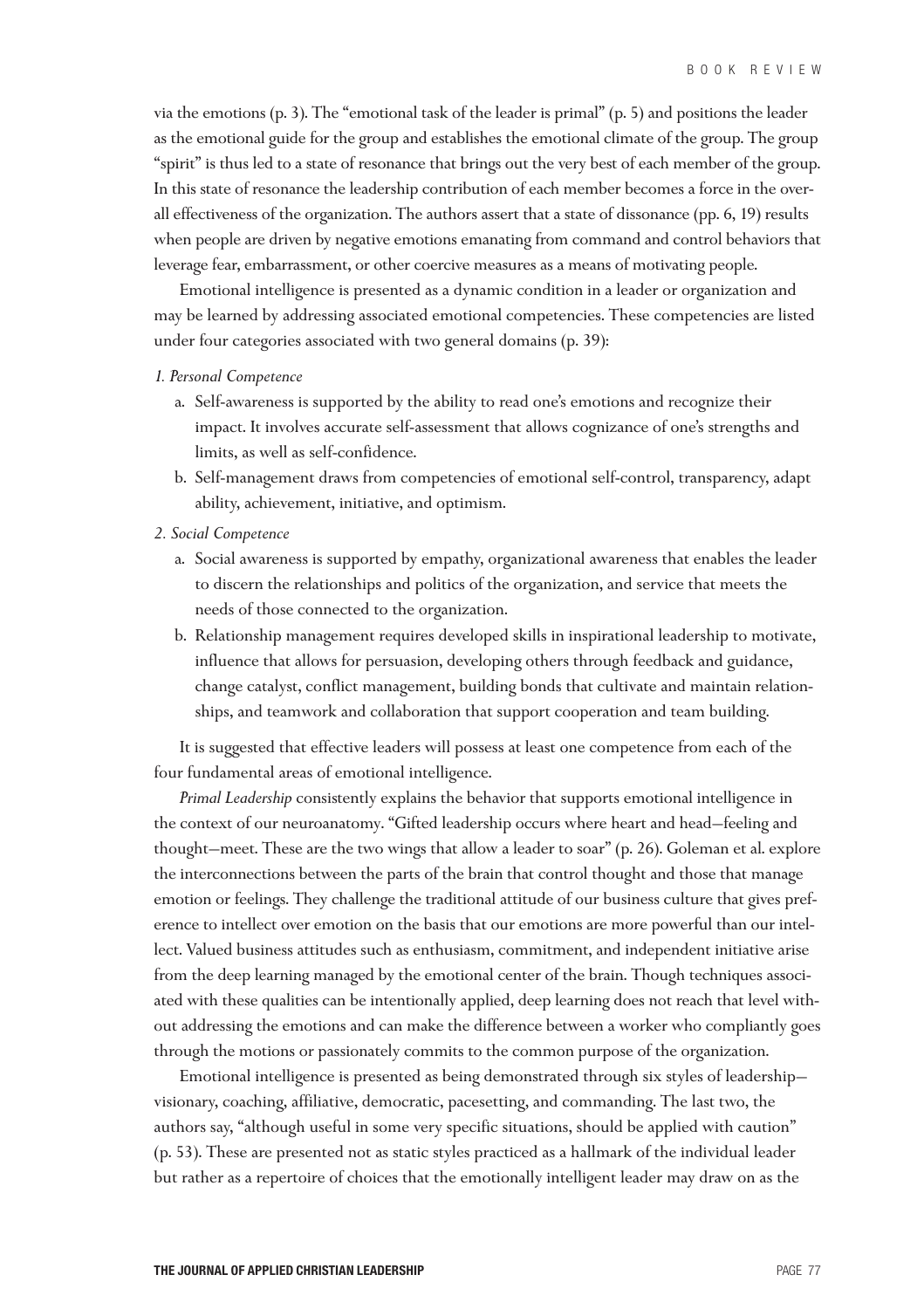leadership context requires. The unique elements and relevant contextual applications of each of these particular styles are well defined for the reader seeking a better understanding of versatility in leadership. This may prove especially helpful for the developing leader who practices the pacesetter or command styles, those that conform to the linear models that deny the value of emotion having a rightful place in the context of organizational leadership.

"Old leaders can learn new tricks" (p. 96). This reveals the authors' underlying assertion that leadership skills can be learned. It challenges the notion that "leaders are born" (nature) and posits that leaders can be made through intentional learning (nurture). Old behaviors can be changed and emotional intelligence can be acquired. Self-awareness is a critical component of this change process, as is candid assessment by others around a leader. Research referenced reveals that most leaders overestimate the effectiveness of their leadership; as a rule subordinates rate leaders' skills and behaviors below what the leader perceives of self. Awareness of this tendency is a necessary enabling of the process of learning and change that leads to more effective leadership contribution.

The learning necessary to effect change in old leadership behaviors is referred to as "limbic learning" (p. 102), in contrast to learning centered in the neocortex, which processes and stores information. Limbic learning connects with the emotions and needs a context of practice and repetition. Building emotional intelligence requires an underlying motivation born of sincere desire; concerted effort must occur in an environment where practice of the skills takes precedence over cognitive learning of information. This approach produces sustained learning that is less likely to be forgotten than training that takes place at a traditional workshop or seminar. It is primarily selfdirected and happens in the non-linear context of the tumult and possibilities of our relationships.

The journey to developing leadership competency in the arena of emotional intelligence requires the forming of a vision of self that is consistent with principles that support the model. Goleman et al. refer to the creation of a mental model of an ideal self (p. 118) that is congruent with one's values and dreams. The ideal self is contrasted with the ought self that reflects what others feel or think one should be. Coming to grips with the ideal self is the foundation of the personal visioning process necessary for the deep change required for the development of emotional intelligence. Without it the passion to lead toward a common goal will be lacking. This ideal self is ever-changing due to the dynamic nature of learning development in relationship with others, and as such becomes a lifelong journey. It is the ever-unfolding terminals—where one is as a leader and where one wishes to be. The gap in between provides the setting for learning and growth.

It is common for organizations to focus primarily on the issues and processes within the gap of what a worker is and what one might become. Performance reviews and evaluations can ignore what a person might become by concentrating on what the present seems to indicate that person to be. The gap should not be the primary focus, since it over-emphasizes the competency areas that need work rather than emphasizing people's abilities. "But that means the capabilities that people value, enjoy, and are most proud of get lost in the process" (p. 137). The time element involved in limbic learning begs us to look differently at assessment and evaluation of those we lead. When applied to leadership, the elements of emotional intelligence employ an expansive transformational view of the members who support the mission of the organization or community.

The book orders steps to learning in Five Discoveries as follows:

1. The ideal self—where change begins. This step asserts that "connecting with one's dreams releases one's passion, energy, and excitement about life" (p. 115).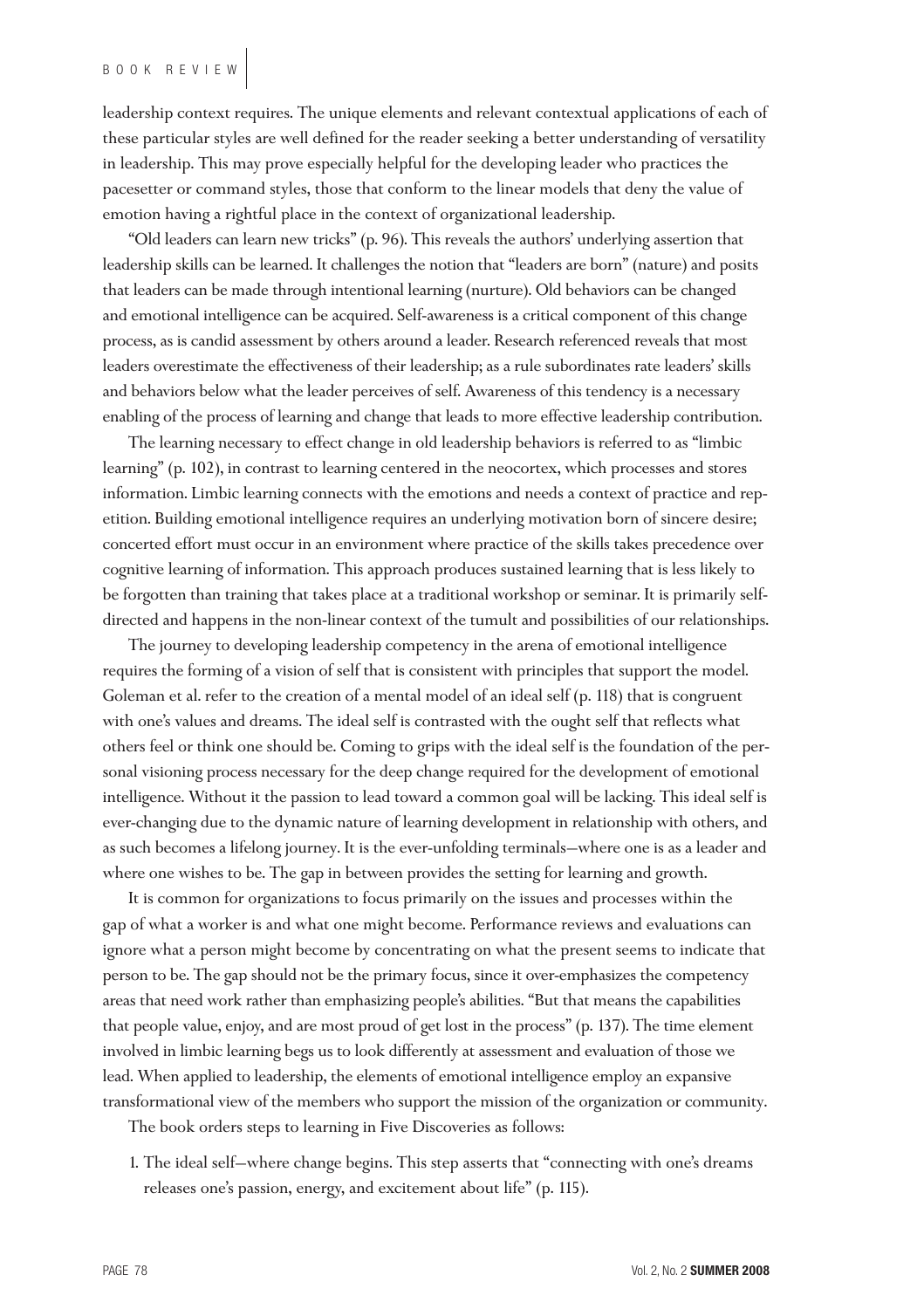- 2. The real self, or are you a boiling frog? This step reveals the need to remain steadfastly aware of one's vision and the real self to avoid the imperceptible slide into acceptance and apathy regarding practices and policies of organizations.
- 3. A learning agenda. This step emphasizes the need to build improvement plans around the vision of the real self rather than the ought self or those ideals established by another person. Goals must be owned by the person setting them if they are to be congruent with the real self.
- 4. Reconfiguring the brain. This step requires dependence upon implicit learning that takes place tacitly in the course of life and relationships. This sort of learning must be predicated by "three things: Bring bad habits into awareness, consciously practice a better way, and rehearse that new behavior at every opportunity until it becomes automatic" (p. 156).
- 5. The power of relationships. This step stresses the importance of the people who help one in the journey through the gap that leads to the envisioned ideal self. This discovery recognizes that established relationships will often resist the change necessary for one to reach the ideal self goal. Positive groups and encouraging individuals who relate with candor and trust provide necessary help in the process of positive change.

The learning process necessarily begins with change in the individual, but Goleman et al. insist that concentrating on individual change is inadequate to accomplish change toward creating emotionally intelligent organizations. In order to bring about such change in an organization or team, it is necessary to focus on the norms and culture reflected in these groups. This begins with "an understanding of the emotional reality and norms of the team and the culture of the organization" (p. 173), and leads to an ideal vision of the group or organization. It also assumes that the individuals within the group will share a common vision with that of the hopeful organization. The book cites the work of James Surowiecki (2005), relating to the intelligence of crowds being greater than that of individuals. Goleman et al. insist that this is true only when the group exhibits emotional intelligence. Group emotional intelligence occurs when resonance marks the state of the group. Unwise use of command or pacesetting leadership styles by the group leader can neutralize the emotional intelligence of the group or even on a greater scale, that of a large organization.

Collective emotional intelligence is what sets top-performing teams and organizations apart from average. Such organizations demonstrate "the same capabilities as emotionally intelligent individuals: self awareness, self management, social awareness, and relationship management" (p. 177).

In order to reach such a positive state, leaders must be willing to actively question the emotional reality and the cultural norms that underlie the behavior of the organizations they serve. *Primal Leadership* presents the paradox of changing organizations from the bottom up by insisting that the principles of the model must first be embraced at the top level of the organization (p. 219). This requires leaders to "focus on people" (p. 221) and the foundational bonds that support a healthy working relationship in good times and bad. Top leaders must demonstrate what the ideal vision looks like as well as ensuring that organizational structures, job design, relationship norms, and systems and performance expectations are consistent with the vision. "Creating organizations that are emotionally intelligent is ultimately the leader's responsibility" (p. 222).

*Primal Leadership* recognizes the established maxim that by nature organizations resist change. Routine and status quo provide a context wherein people carry out their professional jobs in established systems that produce minimal resistance and stress. The development of a new lead